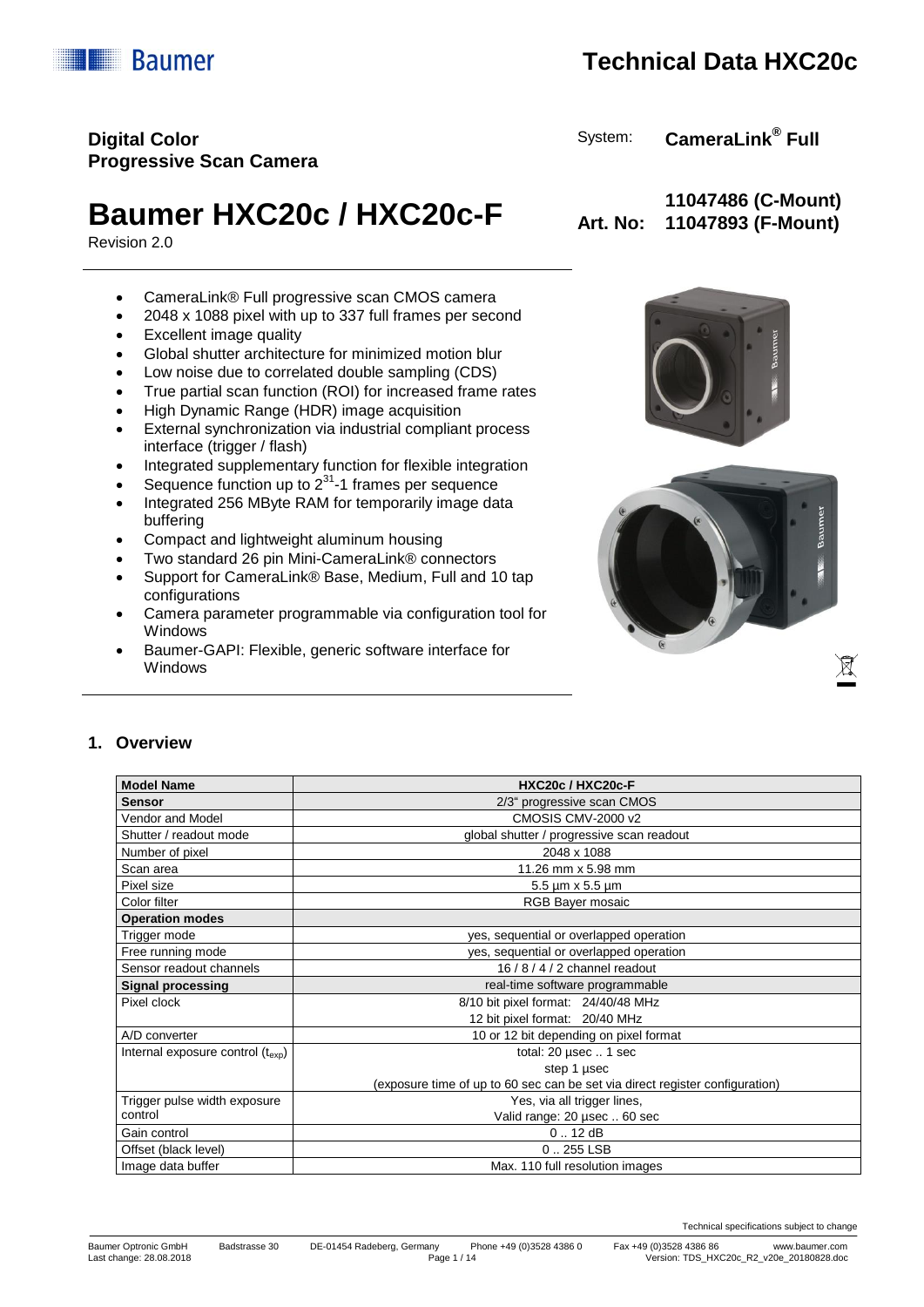| <b>Technical Data HXC20c</b> |
|------------------------------|
|                              |
|                              |
|                              |

| Image acquisition                                         |                                                         |                             |                                               |                                  |                                                                                                |          |
|-----------------------------------------------------------|---------------------------------------------------------|-----------------------------|-----------------------------------------------|----------------------------------|------------------------------------------------------------------------------------------------|----------|
| Camera image format modes                                 | Format<br>(pixel)                                       | Gen <i>Cam<br/>standard</i> | Pixel<br>format                               | <b>Pixel clock</b><br><b>MHz</b> | Frames per sec. (*1)                                                                           | treadout |
| <b>Full frame</b>                                         | 2048 x 1088                                             | yes                         | BayerGB8 (*3)                                 | 48                               | 337                                                                                            | 2,97 ms  |
|                                                           |                                                         |                             | BayerGB10                                     | 48                               | 142 (*2)                                                                                       | 2.97 ms  |
|                                                           |                                                         |                             | BayerGB12                                     | 40                               | 70                                                                                             | 14,14 ms |
| <b>Standard features</b>                                  |                                                         |                             |                                               |                                  |                                                                                                |          |
| Image size controls                                       |                                                         |                             |                                               |                                  |                                                                                                |          |
| Binning horizontal                                        |                                                         |                             |                                               | $\blacksquare$                   |                                                                                                |          |
| <b>Binning vertical</b>                                   |                                                         |                             |                                               |                                  |                                                                                                |          |
| Pixel format                                              |                                                         |                             |                                               | BayerGB8, BayerGB10, BayerGB12   |                                                                                                |          |
| Test image selector                                       |                                                         |                             |                                               | ves, in all modes                |                                                                                                |          |
|                                                           |                                                         |                             | Off, GreyHorizontalRamp, GreyVerticalRamp     |                                  |                                                                                                |          |
| Partial scan (ROI)                                        |                                                         |                             | yes, format freely programmable in all modes, |                                  |                                                                                                |          |
|                                                           |                                                         |                             |                                               | Step size horizontal: 32 pixels  |                                                                                                |          |
|                                                           |                                                         |                             |                                               | Step size vertical: 2 pixel      |                                                                                                |          |
| Multi partial scan (Multi ROI)                            | yes, up to 8 horizontal and vertical regions            |                             |                                               |                                  |                                                                                                |          |
| Analog controls                                           |                                                         |                             |                                               |                                  |                                                                                                |          |
| Gain                                                      |                                                         |                             |                                               |                                  |                                                                                                |          |
| Black Level (Off set)                                     | yes                                                     |                             |                                               |                                  |                                                                                                |          |
| Gamma                                                     | ves, via LUT                                            |                             |                                               |                                  |                                                                                                |          |
| Brightness correction (custom)<br><b>Digital controls</b> |                                                         |                             |                                               |                                  |                                                                                                |          |
| Digital gain                                              | yes, factors 1.0 to 4.0 (*4)                            |                             |                                               |                                  |                                                                                                |          |
| <b>Acquisition and Trigger</b>                            |                                                         |                             |                                               |                                  |                                                                                                |          |
| Acquisition mode                                          |                                                         |                             |                                               | Continuous                       |                                                                                                |          |
| Acquisition frame rate                                    | yes, ON / OFF (only in freerunning mode)                |                             |                                               |                                  |                                                                                                |          |
|                                                           |                                                         |                             |                                               | 021739 Hz.                       |                                                                                                |          |
|                                                           | step: 0.01 Hz                                           |                             |                                               |                                  |                                                                                                |          |
| Trigger source                                            | HardwareTrigger (Line0, Line1, Line2), SoftwareTrigger, |                             |                                               |                                  |                                                                                                |          |
|                                                           |                                                         |                             |                                               |                                  | FrameGrabber (Line3/CC1, Line4/CC2, Line5/CC3, Line6/CC4) or Off                               |          |
| Trigger delay                                             |                                                         |                             | 02 sec, 512 trigger can be tracked,           |                                  |                                                                                                |          |
|                                                           |                                                         |                             |                                               | step: 1 usec                     |                                                                                                |          |
| Sequencer                                                 |                                                         |                             |                                               |                                  | Up to $2^{31}$ -1 frames per sequence / one exposure time, one gain value and outputs for each |          |
|                                                           |                                                         |                             |                                               | parameter set                    |                                                                                                |          |
|                                                           |                                                         |                             |                                               |                                  | max. set of sequences: Up to $2^{31}$ -1 frames x 128 parameter sets                           |          |

**Baumer**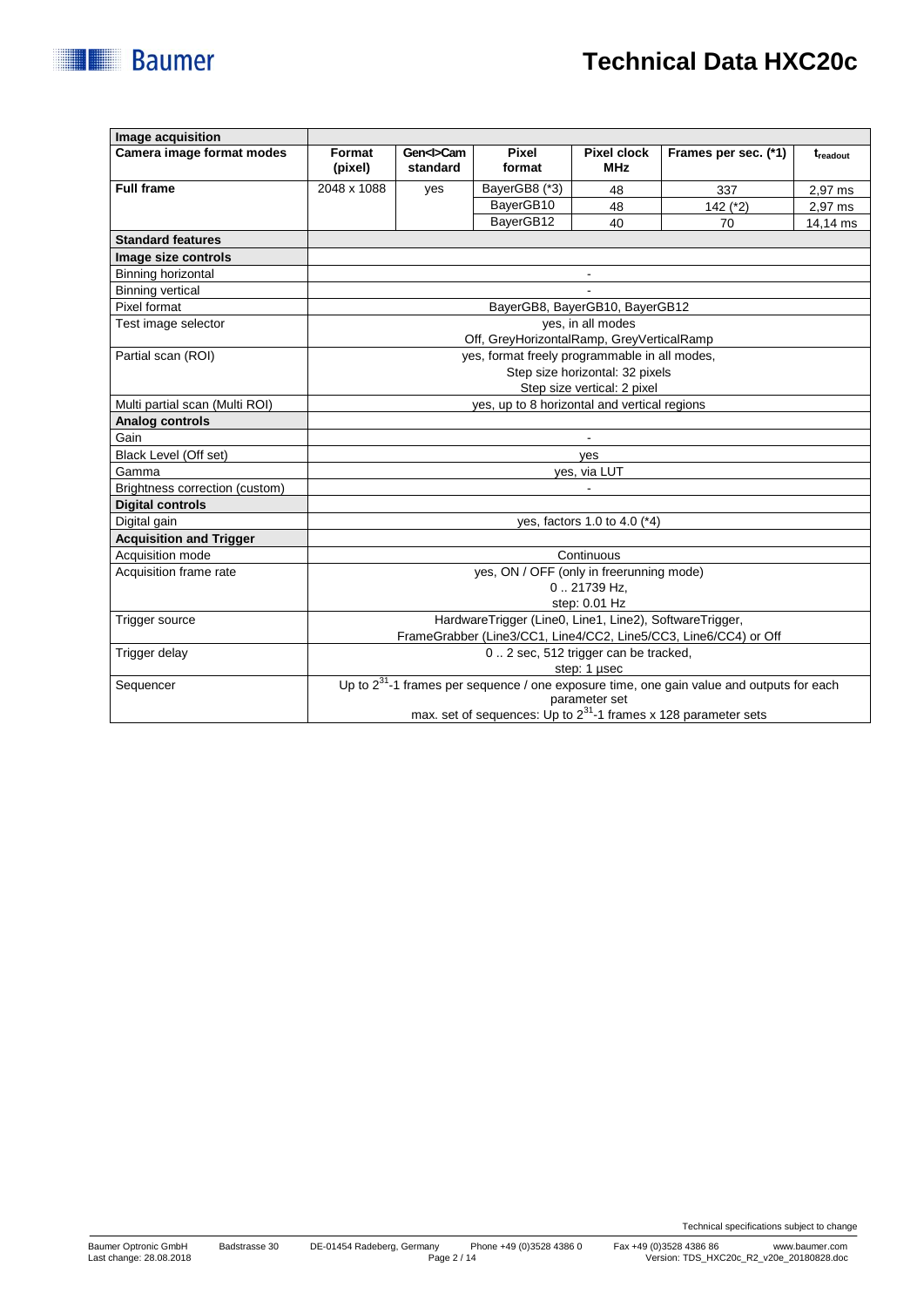| Digital I/O                        |                                                                                             |
|------------------------------------|---------------------------------------------------------------------------------------------|
| Lines                              | Input: Line0, Line1, Line2                                                                  |
|                                    | Output: Line7, Line 8, Line 9                                                               |
| Line source (outputs only)         | Line7, Line8, Line9:                                                                        |
|                                    | Off, ExposureActive, Timer1Active, FrameActive, TransferActive,                             |
|                                    | TriggerReady, TriggerOverLapped, TriggerSkipped,<br>Line0, Line1, Line2,                    |
|                                    | Line3/CC1, Line4/CC2, Line5/CC3, Line6/CC4,                                                 |
|                                    | User0, User1, User2,                                                                        |
|                                    | SequencerOutput0, SequencerOutput1, SequencerOutput2                                        |
| Line debouncer                     | yes, low and high signal separately selectable                                              |
|                                    | $0.5$ msec                                                                                  |
|                                    | step: 1µsec                                                                                 |
| Line inverter                      | yes, Line0  Line9, on or off                                                                |
| <b>Counters and Timers</b>         |                                                                                             |
| Framecounter                       | $\blacksquare$                                                                              |
| Timer                              | yes,                                                                                        |
|                                    | <b>TimerSelector: Timer1</b>                                                                |
|                                    | TimerTriggerSource:                                                                         |
|                                    | Off, Input: Line0/Line1/Line2, SoftwareTrigger                                              |
|                                    | ExposureStart, ExposureEnd, FrameStart, FrameEnd, TriggerSkipped                            |
|                                    | TimerDelay: 0 µsec  2 sec, step: 1 µsec                                                     |
|                                    | TimerDuration: 10 µsec  2 sec, step: 1 µsec                                                 |
| <b>LUT Controls</b>                |                                                                                             |
| <b>LUT</b> selector                | 1 LUT: Luminance (12 bit), ON / OFF                                                         |
| <b>Image Correction</b>            |                                                                                             |
| Defect pixel correction            | yes, ON / OFF                                                                               |
| Defect pixel list                  | yes,                                                                                        |
|                                    | additional pixels can be added during the lifetime of the camera                            |
| DSNU / PRNU (FPN) correction       | yes, ON / OFF,<br>based on offset / factor per column,                                      |
|                                    | data set calculated with factory settings during production and stored in camera            |
| <b>UserSets</b>                    |                                                                                             |
| User set selector                  | Default (factory settings / read only)                                                      |
|                                    | UserSet1, UserSet2, UserSet3 (read and write)                                               |
| <b>UserSetDefaultSelector</b>      | yes, define the start up "UserSet"                                                          |
| <b>Advanced features</b>           |                                                                                             |
| Image Flip                         | $\blacksquare$                                                                              |
| Time stamp function                |                                                                                             |
| High Dynamic Range (HDR)           | Yes, piecewise linear response, up to 90 dB                                                 |
| Data quality                       | at 20 °C, gain = 1, exposure time = 4 msec,                                                 |
|                                    | full frame mode                                                                             |
| Readout noise                      | $\sigma$ < 0.3 LSB (8 bit) typical                                                          |
| Dynamic range                      | typical 60 dB                                                                               |
| <b>Optical interface</b>           | C-Mount                                                                                     |
|                                    | on request: F-Mount                                                                         |
| Optical filter                     | Micros UV/IR Cut                                                                            |
|                                    | on request: dust protection, super polished, IR cut filter, daylight filter or no filter    |
| <b>Process interface functions</b> |                                                                                             |
| Async. Trigger                     | yes, trigger mode operation,                                                                |
|                                    | "Off", "software trigger", "hardware trigger", "framegrabber trigger" separately selectable |
| <b>Exposure Active</b>             | yes.                                                                                        |
| (External flash sync)              | delay_value $(t_{\text{delay flash}}) \leq 4$ µsec,                                         |
|                                    | duration_value ( $t_{\text{duration}}$ ): mode = $t_{\text{exp}}$ + 30 µsec                 |
| <b>User Output</b>                 | yes, ON / OFF, User0, User1, User2                                                          |
| Timer                              | yes, Timer1                                                                                 |
| Software reset                     | Yes                                                                                         |
| Asynchronous reset                 | ä,                                                                                          |
| Image info header                  |                                                                                             |
| Temperature measurement            | yes, internal sensor temperature                                                            |
|                                    | range: 0 °C  +127 °C                                                                        |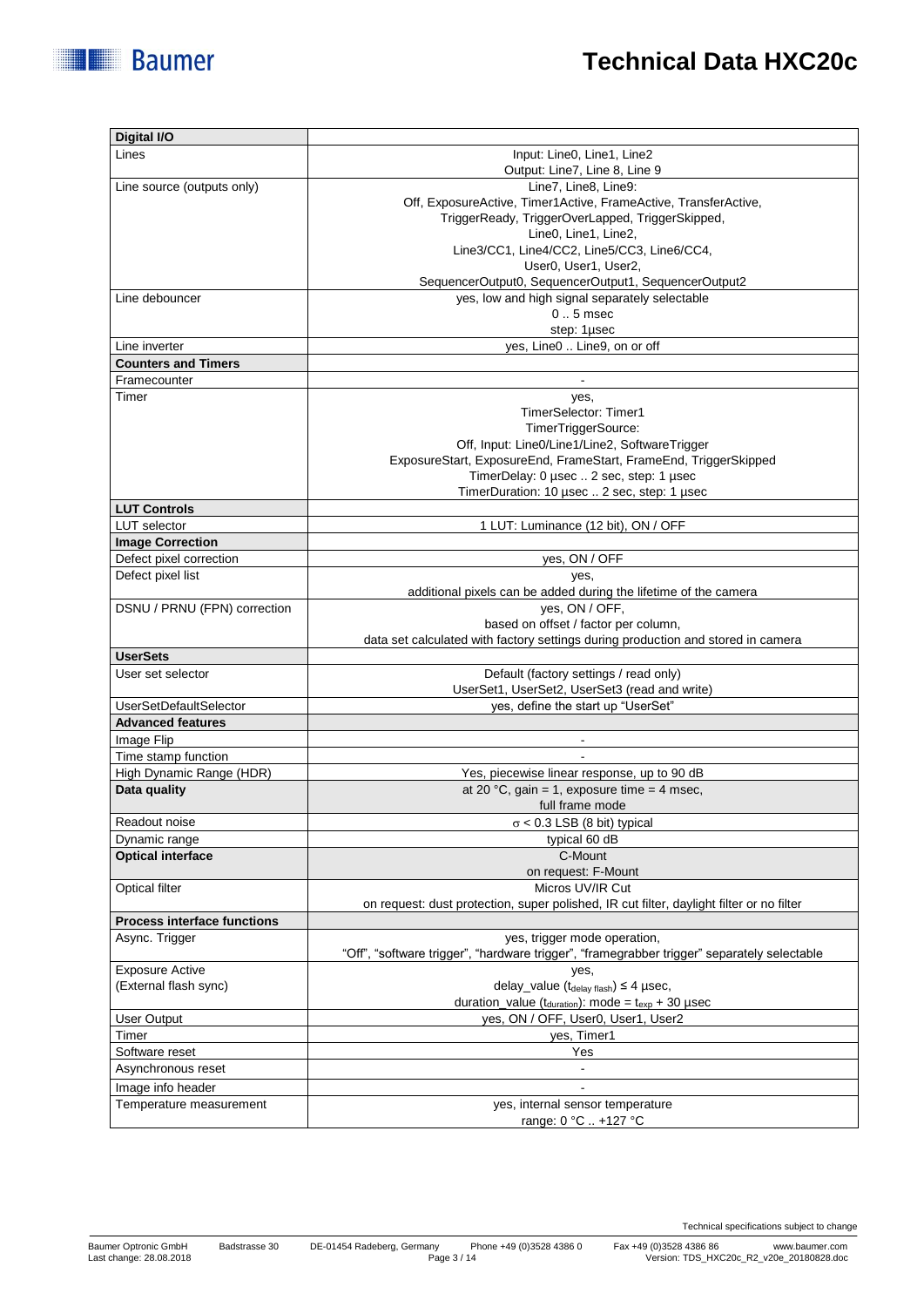| Data / control                                                                                                                                           | Dual 26 pin Mini-CameraLink connector                                                  |                                                                               |                                                                                      |                                  |  |  |  |
|----------------------------------------------------------------------------------------------------------------------------------------------------------|----------------------------------------------------------------------------------------|-------------------------------------------------------------------------------|--------------------------------------------------------------------------------------|----------------------------------|--|--|--|
| Power                                                                                                                                                    | BayerGB8, CameraLink base, dual tap, 40 MHz    VCC: 9,6 VDC  30 VDC, I: 550 mA  190 mA |                                                                               |                                                                                      |                                  |  |  |  |
|                                                                                                                                                          |                                                                                        |                                                                               | BayerGB8, CameraLink full, 10 tap, 48 MHz    VCC: 9,6 VDC  30 VDC, I: 620 mA  200 mA |                                  |  |  |  |
| Power consumption                                                                                                                                        | approx. 5,5 Watt (with camera factory settings)                                        |                                                                               |                                                                                      |                                  |  |  |  |
| Digital input                                                                                                                                            | Line 0 / Line 1 / Line 2: trigger signal, opto decoupled<br>$1/2/3$ :                  |                                                                               |                                                                                      |                                  |  |  |  |
|                                                                                                                                                          | $U_{IN(low)} = 0$ 4.5 VDC, $U_{IN(high)} = 11$ 30 VDC                                  |                                                                               |                                                                                      |                                  |  |  |  |
|                                                                                                                                                          |                                                                                        |                                                                               | $I_{IN}$ = max. 10 mA                                                                |                                  |  |  |  |
|                                                                                                                                                          | rising edge (invert = false) $(*5)$                                                    |                                                                               |                                                                                      |                                  |  |  |  |
|                                                                                                                                                          | min. impulse length (t <sub>min</sub> ): 2 usec                                        |                                                                               |                                                                                      |                                  |  |  |  |
|                                                                                                                                                          |                                                                                        | trigger delay out of treadout (tdelay trigger): 4 µsec                        |                                                                                      |                                  |  |  |  |
|                                                                                                                                                          |                                                                                        |                                                                               | max. trigger delay during treadout (tdelay trigger): 30 µsec                         |                                  |  |  |  |
| Digital output                                                                                                                                           | $1/2/3$ :                                                                              |                                                                               | Line 7 / Line 8 / Line 9: opto decoupled                                             |                                  |  |  |  |
|                                                                                                                                                          |                                                                                        | $U_{\text{EXT}}$ = 5  30 VDC / 24 VDC typical, $I_{\text{OUT}}$ = max. 100 mA |                                                                                      |                                  |  |  |  |
|                                                                                                                                                          |                                                                                        |                                                                               | high active (invert = false) ***)                                                    |                                  |  |  |  |
| LED                                                                                                                                                      |                                                                                        | 1: green:                                                                     | Power on                                                                             |                                  |  |  |  |
|                                                                                                                                                          |                                                                                        | yellow:                                                                       | Readout active                                                                       |                                  |  |  |  |
|                                                                                                                                                          |                                                                                        | 2: green:                                                                     | ТX                                                                                   |                                  |  |  |  |
|                                                                                                                                                          |                                                                                        | red:                                                                          |                                                                                      | Configuration command processing |  |  |  |
| Environmental                                                                                                                                            |                                                                                        |                                                                               |                                                                                      |                                  |  |  |  |
| Storage temperature                                                                                                                                      |                                                                                        |                                                                               | $-10 °C  +70 °C$<br>+5 °C  +60 °C                                                    |                                  |  |  |  |
| Operating temperature                                                                                                                                    |                                                                                        |                                                                               |                                                                                      |                                  |  |  |  |
|                                                                                                                                                          |                                                                                        |                                                                               | between +30 °C  +60 °C, note the max. housing and internal temperature               |                                  |  |  |  |
| Housing operating temperature                                                                                                                            |                                                                                        |                                                                               | max. +65 °C (*6)                                                                     |                                  |  |  |  |
|                                                                                                                                                          | (measurement point, see item 4)                                                        |                                                                               |                                                                                      |                                  |  |  |  |
| Humidity                                                                                                                                                 | 10 %  90 % non condensing                                                              |                                                                               |                                                                                      |                                  |  |  |  |
| Conformity                                                                                                                                               | CE, FCC Part 15 class B, RoHS compliant                                                |                                                                               |                                                                                      |                                  |  |  |  |
|                                                                                                                                                          | KC Registration No. / Date: MSIP-REI-BkR-HXC40 / 13.06.2017                            |                                                                               |                                                                                      |                                  |  |  |  |
| <b>Housing</b><br><b>Dimensions</b>                                                                                                                      | Aluminum                                                                               |                                                                               |                                                                                      |                                  |  |  |  |
|                                                                                                                                                          | $52 \times 52 \times 38$ mm <sup>3</sup> (C-Mount)                                     |                                                                               |                                                                                      |                                  |  |  |  |
| Weight                                                                                                                                                   | 52 x 52 x 37 mm <sup>3</sup> (F-Mount)<br>185 g (C-Mount)                              |                                                                               |                                                                                      |                                  |  |  |  |
|                                                                                                                                                          |                                                                                        |                                                                               |                                                                                      |                                  |  |  |  |
|                                                                                                                                                          | 276 g (F-Mount)                                                                        |                                                                               |                                                                                      |                                  |  |  |  |
| <b>CameraLink interface</b><br><b>Clock</b>                                                                                                              | Base, Medium, Full or 10-tap<br>80 MHz                                                 |                                                                               |                                                                                      |                                  |  |  |  |
| Data Formats                                                                                                                                             |                                                                                        |                                                                               | Base configuration                                                                   | 1, 2 or $3$ taps                 |  |  |  |
|                                                                                                                                                          | BayerGB8                                                                               |                                                                               | Medium configuration                                                                 | 4 taps                           |  |  |  |
|                                                                                                                                                          |                                                                                        |                                                                               |                                                                                      |                                  |  |  |  |
|                                                                                                                                                          |                                                                                        |                                                                               | Full configuration                                                                   | 8 taps                           |  |  |  |
|                                                                                                                                                          |                                                                                        |                                                                               | 10-tap configuration                                                                 | 10 taps                          |  |  |  |
|                                                                                                                                                          |                                                                                        | BayerGB10                                                                     | <b>Base configuration</b>                                                            | 1 or 2 taps                      |  |  |  |
|                                                                                                                                                          |                                                                                        |                                                                               | Medium configuration                                                                 | 3 or 4 taps                      |  |  |  |
|                                                                                                                                                          |                                                                                        | BayerGB12                                                                     | Base configuration                                                                   | 1 or 2 taps                      |  |  |  |
|                                                                                                                                                          | Medium configuration                                                                   |                                                                               |                                                                                      | 3 or 4 taps                      |  |  |  |
| Baumer-GAPI SDK for Windows XP (32 bit) / Windows Vista (32 bit / 64 bit),<br><b>Software</b><br>Supported FrameGrabber: Silicon Software microEnable IV |                                                                                        |                                                                               |                                                                                      |                                  |  |  |  |
|                                                                                                                                                          | Tool for camera configuration via CameraLink serial interface                          |                                                                               |                                                                                      |                                  |  |  |  |
|                                                                                                                                                          |                                                                                        |                                                                               |                                                                                      |                                  |  |  |  |

(\*1) Maximum frame rate in free running mode, effective frame rate depending on camera image format mode settings and set exposure time (t<sub>exp</sub> < t<sub>readout</sub>). This assumes 16 tap readout at maximum pixel frequency.

Default pixel format

**Electrical interface**

**Baumer** 

(\*2) Limited by the speed of the CameraLink interface. In 10 and 12 bit modes only a medium configuration is possible.<br>(\*3) Default pixel format<br>(\*4) Digital gain is applied on the raw data obtained from the sensor. In 10 Digital gain is applied on the raw data obtained from the sensor. In 10 and 12 bit modes, this is just a bit shift cutting away the MSBs!

 $(*5)$  can be inverted via software<br> $(*6)$  housing temperature is limite

housing temperature is limited by CMOS sensor specification

In warm environments take care of adequate dissipation of heat. It is recommended to operate the cameras in mounted condition with a good heat conductor (e.g. aluminum) or with sufficient air flow.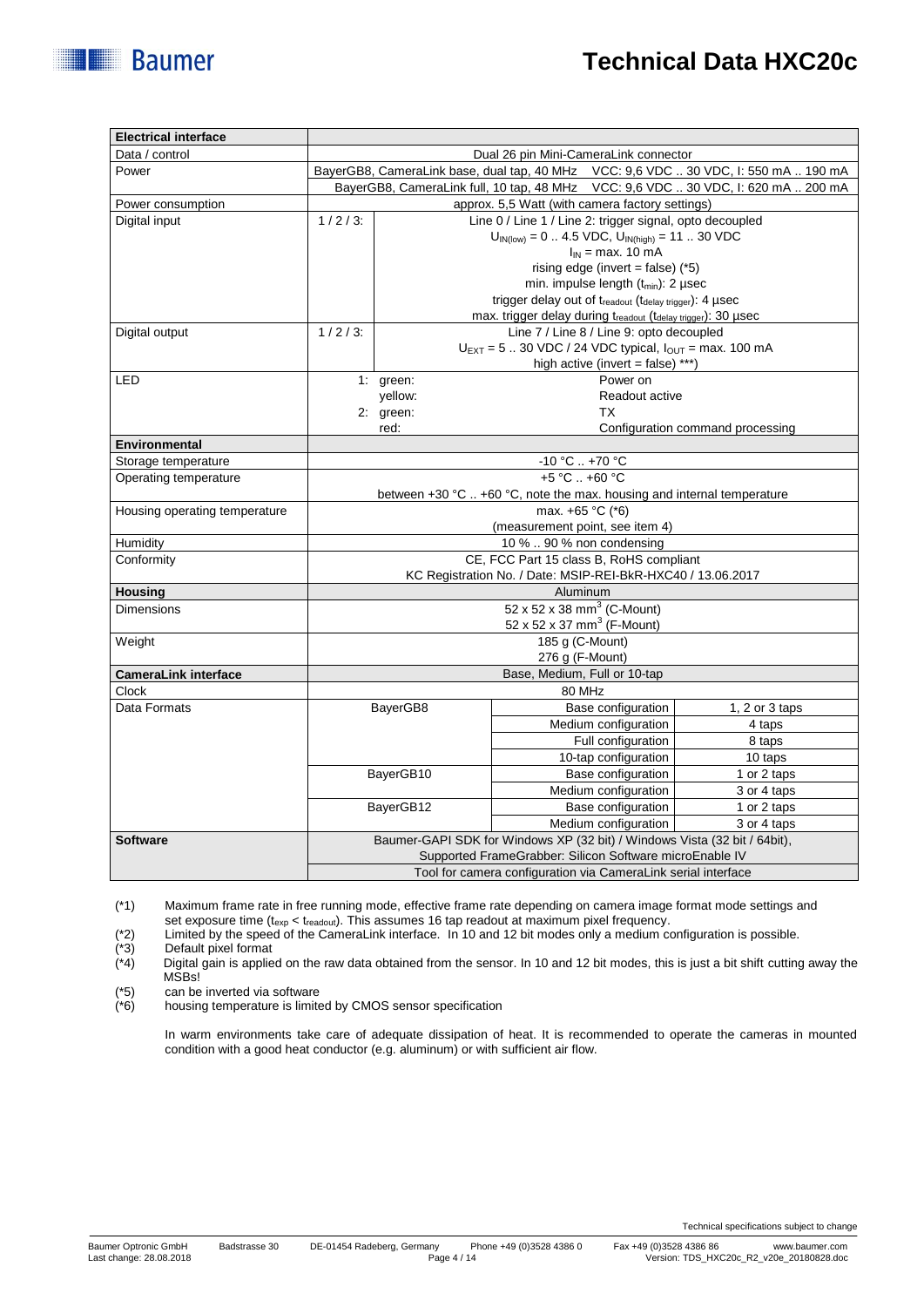

#### **2. Camera Factory Settings after Camera Start-up**

|                             | Camera factory settings after camera start-up or reboot     |  |
|-----------------------------|-------------------------------------------------------------|--|
| <b>Operation modes</b>      | free running mode, overlapped readout                       |  |
| <b>Signal processing</b>    |                                                             |  |
| Exposure control            | Internal, 4 msec                                            |  |
| Gain control                | factor $1 = 0$ dB                                           |  |
| Offset (black level)        | 0                                                           |  |
| Image acquisition           |                                                             |  |
| Camera image format mode    | Full frame BayerGB8, 16 tap readout                         |  |
| Pixel frequency             | 48 MHz                                                      |  |
| Partial scan function       | not active                                                  |  |
| Acquisition frame rate      | Off                                                         |  |
| Timer                       | Off                                                         |  |
| Test image selector         | Off                                                         |  |
| Defect pixel correction     | <b>On</b>                                                   |  |
| FPN correction              | Off                                                         |  |
| <b>CameraLink interface</b> |                                                             |  |
| Configuration               | BayerGB8, Dual tap CameraLink Base                          |  |
| <b>Clock</b>                | 80 MHz                                                      |  |
| <b>Electrical interface</b> |                                                             |  |
| <b>Exposure Active</b>      | disabled, digital output set to low status (high impedance) |  |
| (External flash sync)       | $invert = false$                                            |  |
| Async. Trigger              | disabled                                                    |  |
|                             | $invert = false$                                            |  |
|                             | trigger source $=$ Line0                                    |  |

#### **3. Timing Operation Modes**

Trigger Mode: start up time

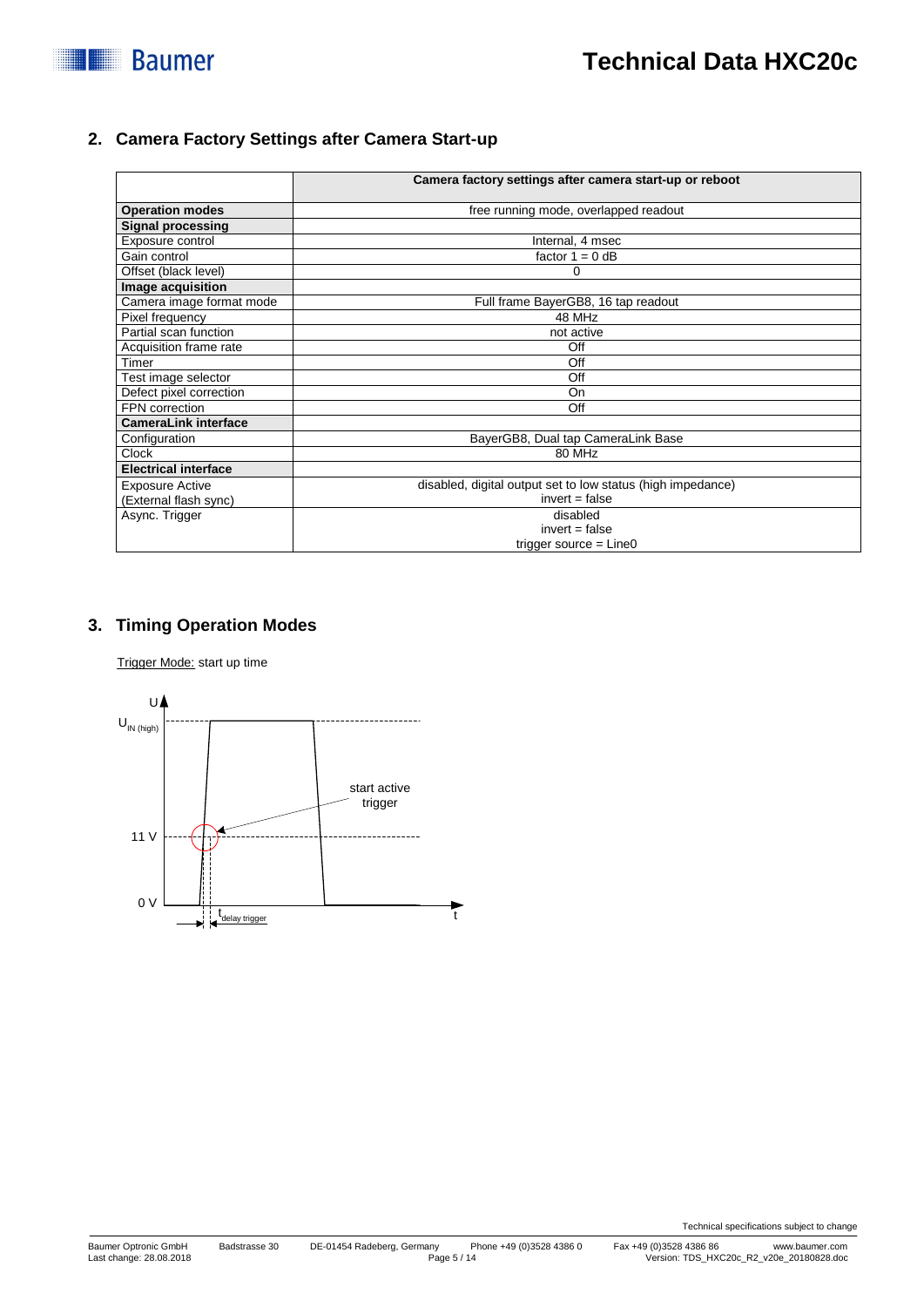

#### Trigger Mode: trigger mode 0, overlapped trigger



 $t_{\rm exp} < t_{\rm readout} \cdot t_{\rm earliest\ possible\ trigger\ (n+1)} \ = t_{\rm readout(n)} \ - t_{\rm exp(n+1)}$ 

 $t_{\text{exp}} > t_{\text{readout}}$ :  $t_{\text{earliest possible trigger (n+1)}} = t_{\text{exp(n)}}$ 

 $t_{\text{exp}} < t_{\text{readout}}$ :  $t_{\text{not ready (n+1)}}$  =  $t_{\text{exp(n)}} + t_{\text{readout(n)}}$  -  $t_{\text{exp(n+1)}}$ 

- $t_{\exp} > t_{\text{readout}}$ :  $t_{\text{not ready (n+1)}}$  =  $t_{\exp(n)}$
- \* image parameter: exposure offset gain readout mode LUT flip image

\*\* signal will be notified as event "TriggerReady"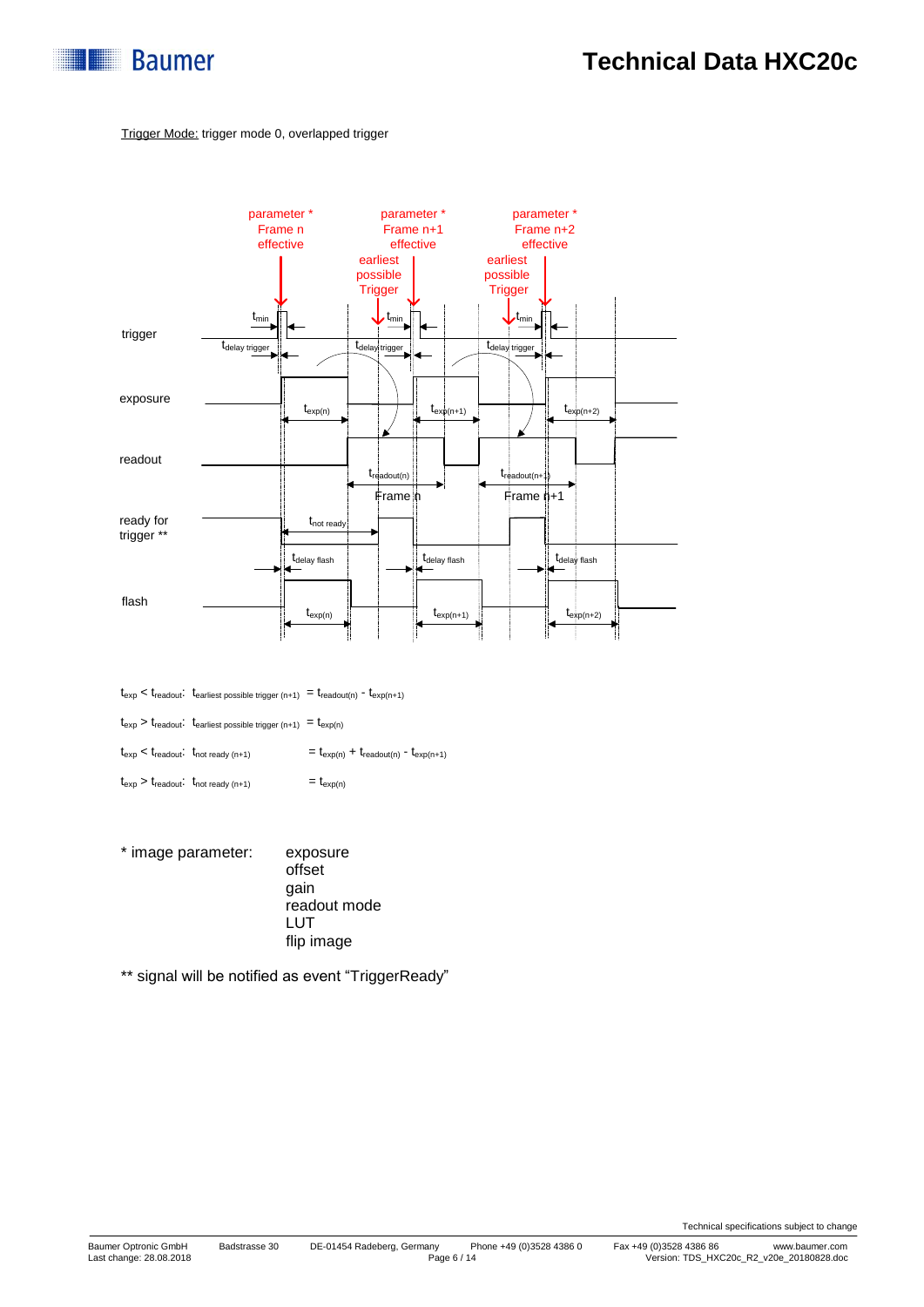

#### Trigger Mode: trigger mode 0, overlapped trigger, when  $t_{exp(n+2)} > t_{exp(n+1)}$



 $t_{\text{exp}} < t_{\text{readout}}$ :  $t_{\text{earliest possible trigger (n+1)}} = t_{\text{readout(n)}} - t_{\text{exp(n+1)}}$ 

 $t_{\text{exp}} > t_{\text{readout}}$ .  $t_{\text{earliest possible trigger (n+1)}} = t_{\text{exp}(n)}$ 

 $t_{\text{exp}} < t_{\text{readout}}$ :  $t_{\text{not ready (n+1)}}$  =  $t_{\text{exp(n)}} + t_{\text{readout(n)}}$  -  $t_{\text{exp(n+1)}}$ 

 $t_{\exp} > t_{\text{readout}}$ :  $t_{\text{not ready (n+1)}}$  =  $t_{\exp(n)}$ 

\* image parameter: exposure offset gain readout mode LUT flip image

\*\* signal will be notified as event "TriggerReady"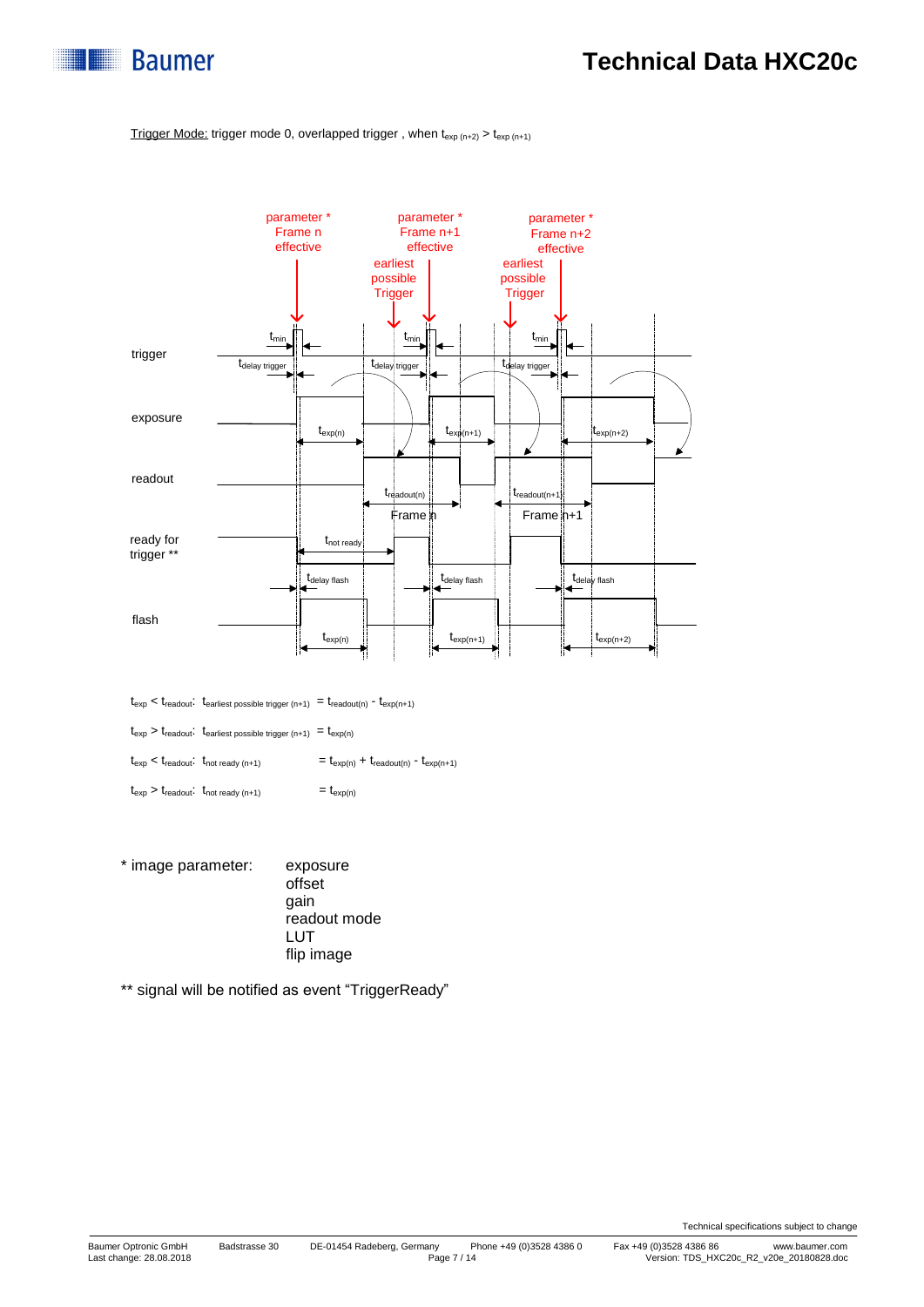

Trigger Mode: trigger mode 0, overlapped trigger, when  $t_{exp(n+2)} < t_{exp(n+1)}$ 



\* image parameter: exposure offset gain readout mode LUT flip image

\*\* signal will be notified as event "TriggerReady"

Technical specifications subject to change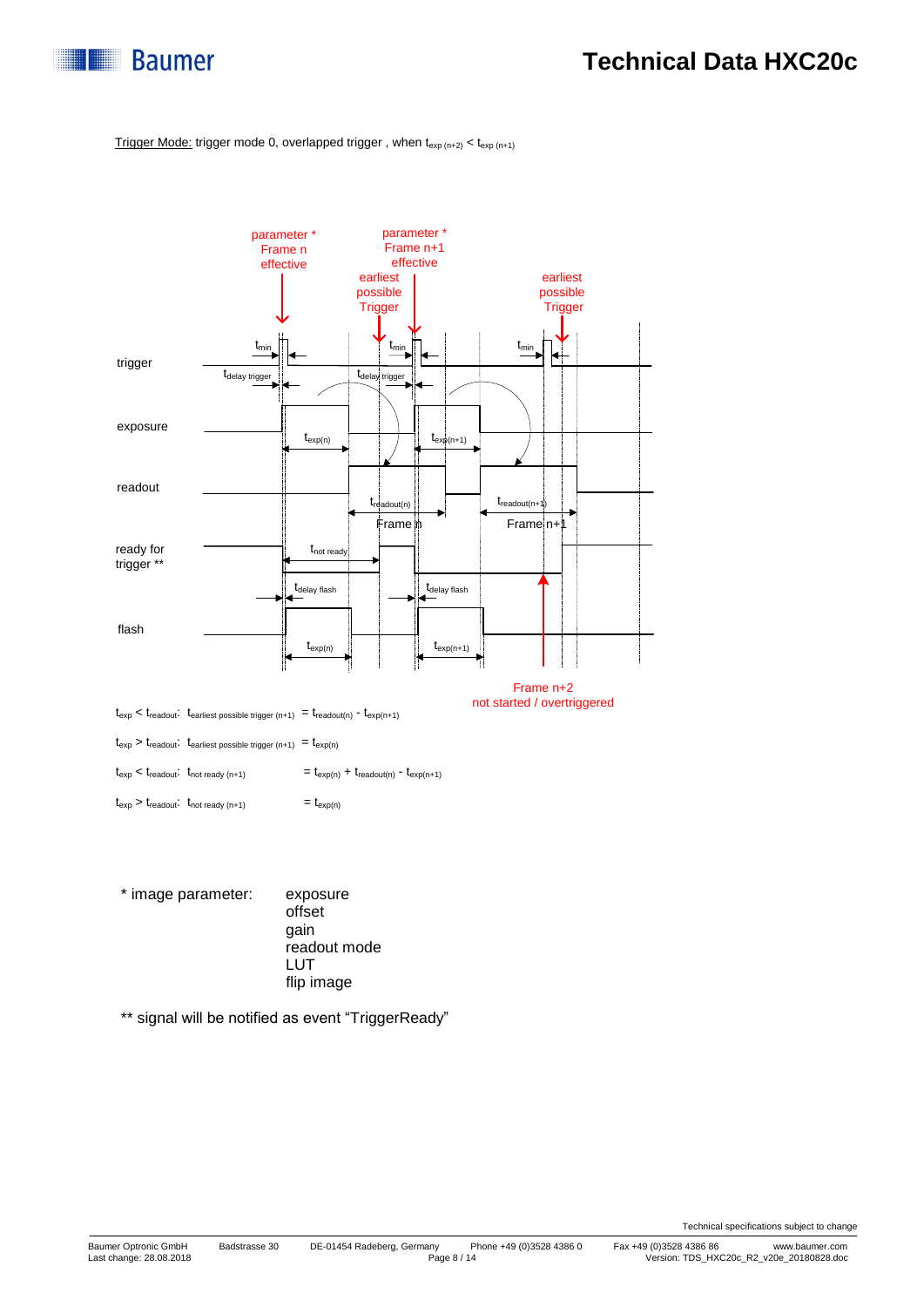

#### Free Running Mode: overlapped operation



\* image parameter: exposure

offset gain readout mode LUT flip image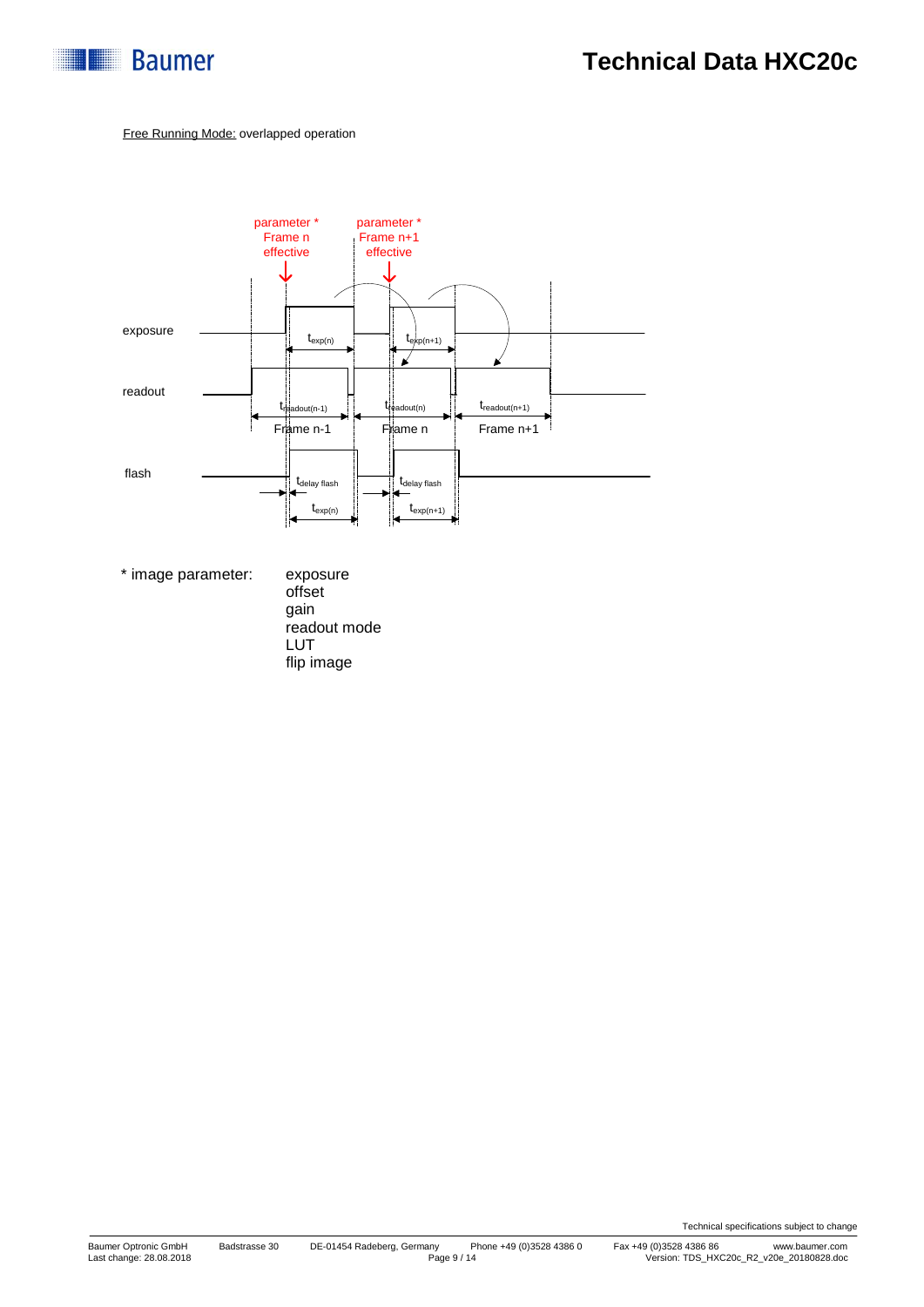# **Baumer**

### **4. Region of Interest (ROI) Examples**

The following table lists achievable frame rates in 10 tap / 8 bit mode.

| Format      | <b>Resolution</b>  | max. fps |  |  |
|-------------|--------------------|----------|--|--|
| 2k          | $2048 \times 1080$ | 338      |  |  |
| <b>HDTV</b> | $1920 \times 1080$ | 338      |  |  |
|             | $1280 \times 720$  | 504      |  |  |
| XGA         | 1024 x 768         | 473      |  |  |
| <b>DVD</b>  | 720 x 576          | 627      |  |  |
| VGA         | 640 x 480          | 748      |  |  |
| CIF         | $352 \times 288$   | 1.221    |  |  |
| QCIF        | $176 \times 144$   | 2.319    |  |  |
| Line Scan   | 2048 x 1024        | 357      |  |  |
|             | 2048 x 512         | 703      |  |  |
|             | 2048 x 256         | 1.363    |  |  |
|             | 2048 x 128         | 2.576    |  |  |
|             | 2048 x 64          | 4.637    |  |  |
|             | 2048 x 32          | 7.712    |  |  |
|             | 2048 x 16          | 11.560   |  |  |
|             | 2048 x 8           | 15.407   |  |  |
|             | 2048 x 4           | 18.436   |  |  |
|             | 2048 x 2           | 20.349   |  |  |

#### **5. Housing**

#### **5.1 C-Mount**







Back View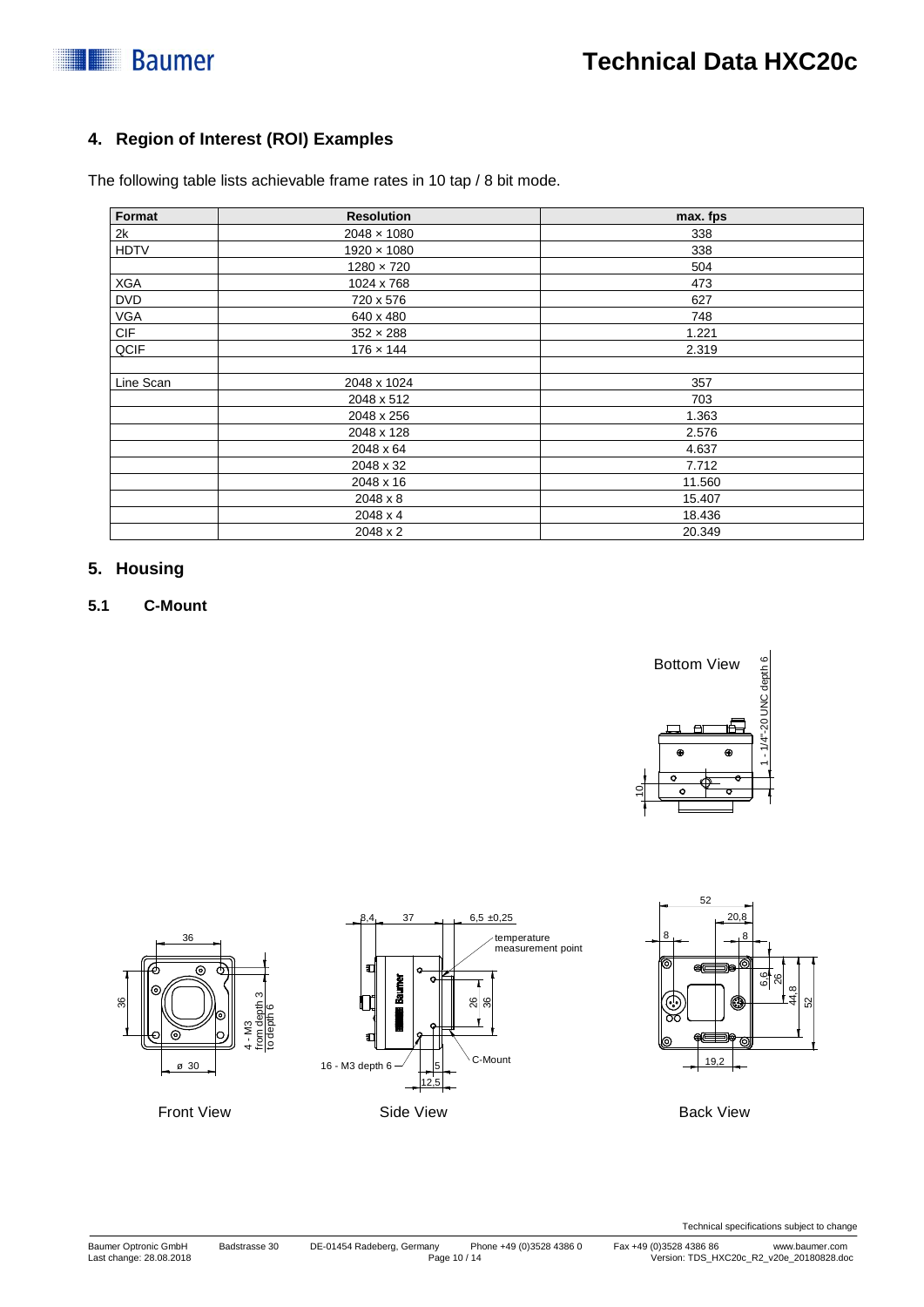

**Technical Data HXC20c**

**5.2 F-Mount**









Technical specifications subject to change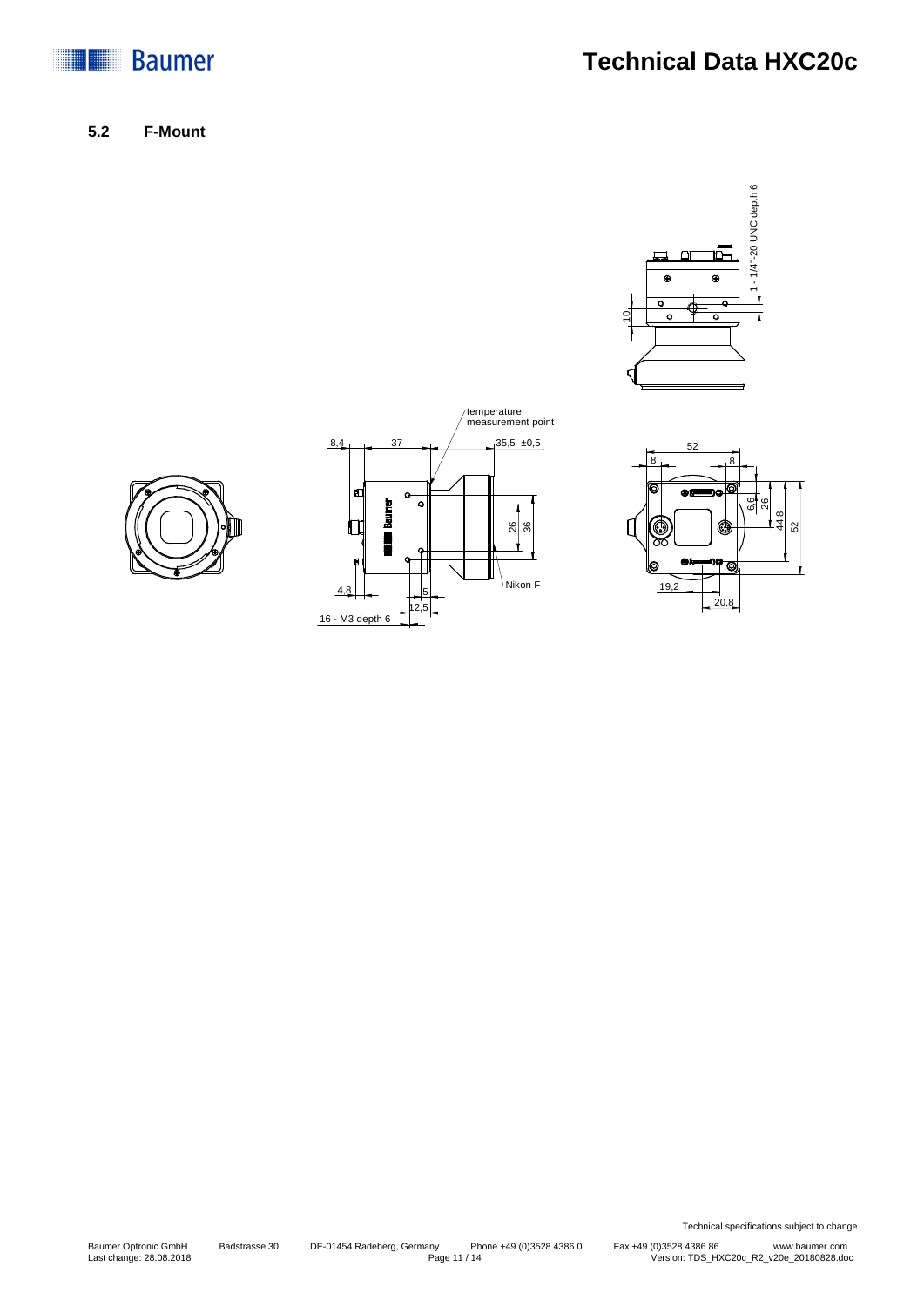

#### **6. Connectors / Electrical Interfaces**

#### **6.1 Pin assignment:**

| Data / Control         | Type: 3M SDR26 MiniCL        | Power          | Type: Lumberg RSMESD / 3 pin                                |
|------------------------|------------------------------|----------------|-------------------------------------------------------------|
| <b>CameraLink Base</b> |                              |                | 1: Power VCC+                                               |
|                        | 1: GND<br>$2: X0 -$          |                | 3: GND<br>4: not used                                       |
|                        | $3: X1 -$<br>4: X2           |                |                                                             |
|                        | <b>5: XCLK-</b><br>$6: X3 -$ |                | Power cable                                                 |
|                        | 7: SERTC+                    |                | wires color:<br>$1 =$ brown                                 |
|                        | 8: SERTFG-<br>9: CC1-        |                | $3 = blue$                                                  |
|                        | 10: CC2+<br>11: CC3-         |                | $4 = black$                                                 |
|                        | 12: CC4+<br>13: GND          | Input / Output | Type: Lumberg RSMESD 8pin.                                  |
|                        | 14: GND                      |                |                                                             |
|                        | $15: X0+$<br>$16: X1+$       |                | I <sub>IN</sub><br>Camera<br>⊥з ←<br>$\triangleleft$ Line0  |
|                        | $17: X2+$<br>18: XCLK+       |                | current limiter<br>ΙM<br>¦2 <del>(</del> ‴                  |
|                        | $19: X3+$<br>20: SERTC-      |                | Line1<br>current limiter                                    |
|                        | 21: SERTFG+<br>22: CC1+      |                | I <sub>IN</sub><br>Line2<br>current limite                  |
|                        | 23: CC2-                     |                | !4<br>GND                                                   |
|                        | 24: CC3+<br>25: CC4-         |                | 15<br>$U_{EXT}$                                             |
|                        | 26: GND                      |                | $I_{\text{OUT}}$<br>6<br>$\overline{R_i \gamma}$ Line7      |
| <b>Data</b>            | Type: 3M SDR26 MiniCL        |                | Ιουτ<br>$\mathsf{\Sigma}$ Line8<br>$R_L$ <sup>*</sup> )     |
| <b>CameraLink Full</b> |                              |                | $I_{\text{OUT}}$                                            |
|                        | 1: GND                       |                | Line9<br>$R_L$ <sup>*</sup> )                               |
|                        | 2: Y0-<br>$3:Y1-$            |                | *) resistor must be used,                                   |
|                        | 4: Y2<br>5: YCLK-            |                | drawing shown above example<br>for using high active signal |
|                        | $6:Y3-$<br>7: 100 Ω Term.    |                |                                                             |
|                        | 8: Z0-                       |                | I/O cable wires color *):                                   |
|                        | $9:Z1-$<br>10: Z2-           |                | $1 = white$<br>$2 = brown$                                  |
|                        | 11: ZCLK-<br>12: Z3-         |                | $3 = green$<br>$4 =$ yellow                                 |
|                        | 13: GND                      |                | $5 =$ grey<br>$6 = pink$                                    |
|                        | 14: GND<br>15: Y0+           |                | $7 = blue$                                                  |
|                        | $16:Y1+$<br>$17:Y2+$         |                | $8 = red$                                                   |
|                        | 18: YCLK+<br>$19:Y3+$        |                |                                                             |
|                        | 20: 100 Ω Term<br>$21:Z0+$   |                |                                                             |
|                        | $22:Z1+$                     |                |                                                             |
|                        | $23:Z2+$<br>24: ZCLK+        |                |                                                             |
|                        | $25:Z3+$<br>26: GND          |                |                                                             |

\*) shielded trigger / flash cable should be used and ordered separately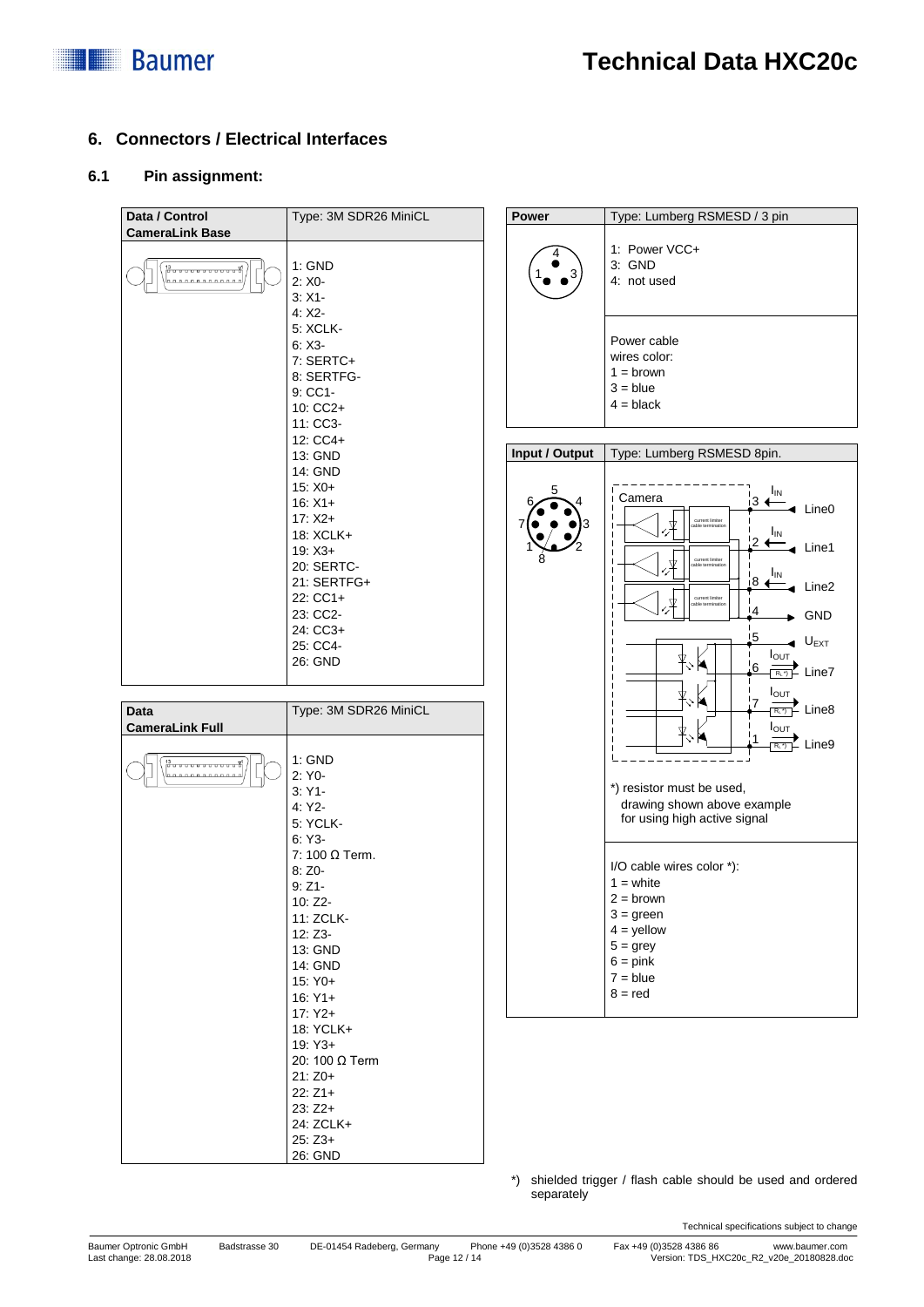

#### **6.2 Flash sync sample UEXT = 24 VDC high active:**



Timing example:

measurement condition  $U_{\text{EXT}} = 24 \text{ VDC} / I_{\text{OUT}} = 16 \text{ mA}$  $R_L = 1.5$  kOhm



 $t_{OFF}$  time = typ. 40 µsec

#### **6.3 Flash sync sample UEXT = 24 VDC low active:**

Note: This setup can only be used for a single output because  $U_{EXT}$  is connected for all three outputs.



Timing example:

measurement condition  $U_{EXT} = 24 \text{ VDC} / I_{OUT} = 16 \text{ mA}$  $R_L = 1.5$  kOhm



 $t_{ON}$  time = typ. 2 µsec  $t_{OFF}$  time = typ. 40 µsec